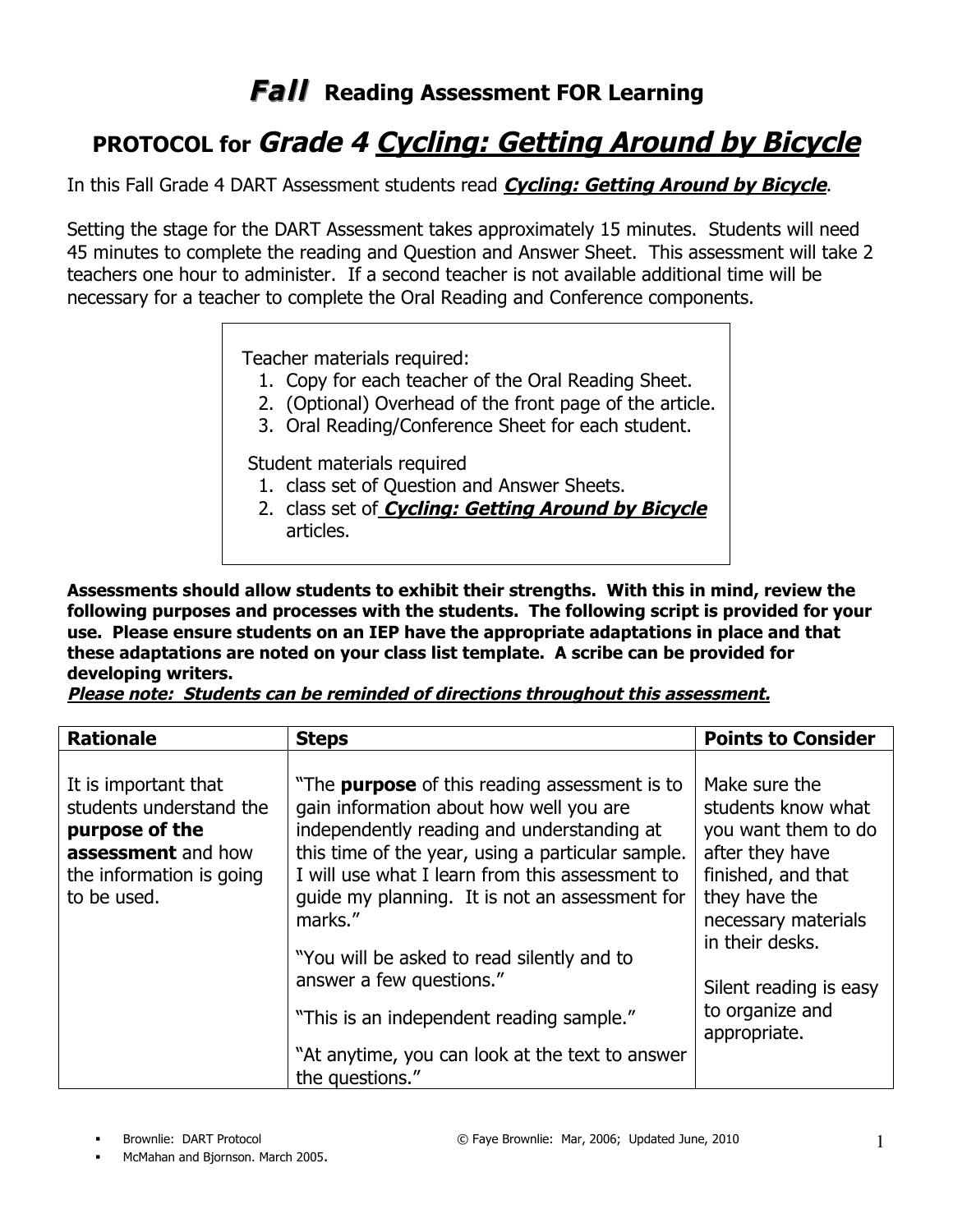| <b>Rationale</b>                                                                                                                | <b>Steps</b>                                                                                                                                                                                                                                                                                                                                                                                                                                                                                                                                                                                                     | <b>Points to Consider</b>                                                                                                                                                                                                |
|---------------------------------------------------------------------------------------------------------------------------------|------------------------------------------------------------------------------------------------------------------------------------------------------------------------------------------------------------------------------------------------------------------------------------------------------------------------------------------------------------------------------------------------------------------------------------------------------------------------------------------------------------------------------------------------------------------------------------------------------------------|--------------------------------------------------------------------------------------------------------------------------------------------------------------------------------------------------------------------------|
| Proficient readers <b>access</b><br>background<br>knowledge (schema)<br>before they read to<br>increase their<br>understanding. | "Before you read it is important to think about<br>the title <i>Cycling: Getting Around by</i><br><b>Bicycle</b> , what you know about cycling, and<br>what you think this article might be about."<br>Ask the class to share ideas and facts they<br>know about the topic so everyone hears the<br>same information.<br>After students have shared with the whole<br>class, encourage individual student<br>accountability.<br>"Close your eyes, think about what you have<br>heard and now know about cycling, and<br>getting around by bicycle. Make a fist and<br>raise a finger with each fact you recall." | You could show an<br>overhead of the front<br>page of the article.                                                                                                                                                       |
| Proficient readers read<br>with a <b>purpose.</b>                                                                               | Distribute Student Assessment Packages.<br>"Let's read the questions together BEFORE you<br>begin reading, to help establish your purpose<br>for reading."<br>"Put your finger on question one and we will<br>start."                                                                                                                                                                                                                                                                                                                                                                                            | The questions are not<br>discussed. If a<br>student requires<br>support with a<br>question during the<br>assessment and if<br>support is given,<br>record this<br>information for use in<br>planning for<br>instruction. |
| <b>Proficient readers</b><br>interact with the text<br>during reading to deepen<br>their understanding.                         | Encourage your students to use strategies to<br>hold their thinking as they read.<br>"I can give you stickies, acetate or scrap paper<br>to hold your thinking because you cannot write<br>on your text."                                                                                                                                                                                                                                                                                                                                                                                                        | Use these if you feel<br>they will be helpful to<br>your students.                                                                                                                                                       |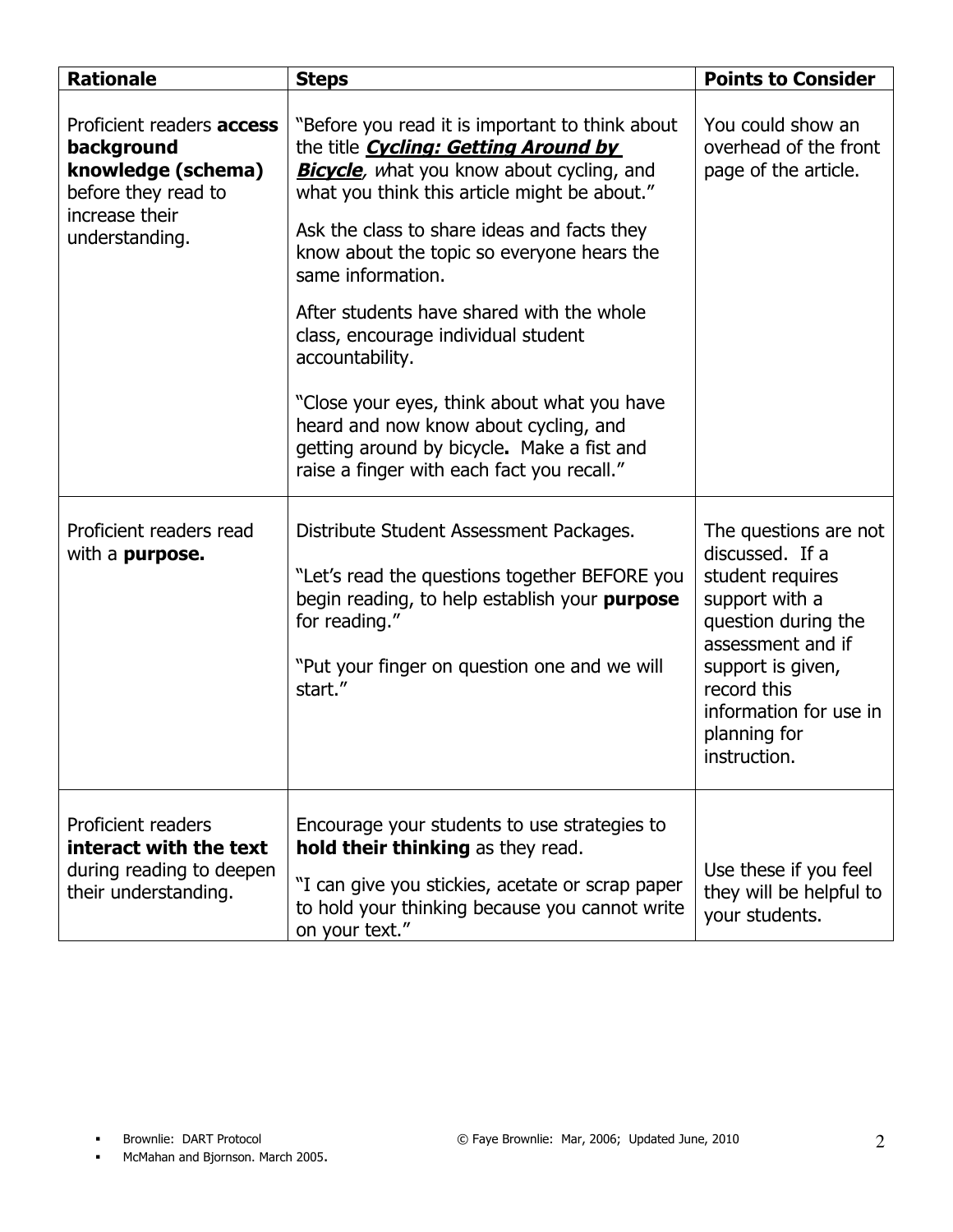| <b>Rationale</b>      |                           |                         | <b>Steps</b>                                                          | <b>Points to Consider</b>                     |
|-----------------------|---------------------------|-------------------------|-----------------------------------------------------------------------|-----------------------------------------------|
|                       | The oral reading provides |                         | "You now know what your part is in this                               | It is important that all                      |
|                       | a great deal of           |                         | assessment. I also have a part to do. My part                         | students read aloud.                          |
|                       | information about the     |                         | is to listen to you read, make notes and ask                          |                                               |
|                       | strategies that           |                         | you a few questions."                                                 | One to one time is                            |
|                       | students use when         |                         |                                                                       | valuable.                                     |
|                       | decoding and              |                         | "Reading orally provides a window into what                           |                                               |
|                       | comprehending text.       |                         | goes on in your mind when you read. I                                 | Struggling readers                            |
|                       | <b>Reading</b>            | Code                    | glimpse your reading patterns, how you make                           | are not centered out.                         |
|                       | <b>Behaviour</b>          |                         | sense of unknown words, your phrasing, the                            |                                               |
|                       | Omission                  |                         | flow of your language. This information helps                         | If students are                               |
|                       |                           | home                    | me support you in your development as a                               | unfamiliar with the                           |
|                       |                           |                         | reader."                                                              | coding system you                             |
|                       | Insertion                 | old<br>My^house         |                                                                       | may wish to explain it                        |
|                       |                           |                         | "You will be asked to read something in the                           | to the class before                           |
|                       | Substitution              | <u>house</u>            | passage that you have already practiced. All                          | you begin the                                 |
|                       |                           | home                    | students will read the same passage. I will                           | assessment.                                   |
|                       |                           |                         | mark down what I notice about your reading.                           |                                               |
|                       | Repetition                | $\mathsf{R}$            | What I am marking is my observations, not                             | Most students are                             |
|                       |                           |                         | necessarily errors. I will show you my                                | comfortable with                              |
|                       | Sounding                  |                         | recording, once we have finished."                                    | reading aloud in the                          |
|                       | Out                       | S <sub>O</sub>          |                                                                       | classroom, while                              |
|                       |                           |                         | Students will read from their copy of the                             | others may wish to                            |
|                       | Self-<br>Correction       | <b>SC</b>               | article. Record your observations on the Oral                         | go to another setting.                        |
|                       |                           |                         | Reading Sheet. Circle the appropriate                                 |                                               |
|                       | <b>Told</b>               |                         | descriptor(s) at the bottom of the page eg.<br>careful and confident. | It is helpful to copy<br>the Conference Sheet |
|                       | student the               | $\top$                  |                                                                       | and the Oral Reading                          |
|                       | word<br>Pause             |                         |                                                                       | Sheet back to back.                           |
|                       |                           | told<br>he              |                                                                       |                                               |
|                       |                           |                         |                                                                       |                                               |
|                       |                           |                         |                                                                       |                                               |
|                       | The conference allows     |                         | "After I listen to you read I will conference                         | When you ask the                              |
|                       | further insight into      |                         | with you. I will ask you about the strategies                         | questions about                               |
|                       |                           | strategy use and allows | you used, what you learned from your reading                          | strategy use do not                           |
|                       | students who are          |                         | and what connections you made as you read."                           | show students the                             |
|                       | challenged with putting   |                         |                                                                       | potential answers.                            |
|                       | their thoughts on paper   |                         |                                                                       | Either tick, number or                        |
|                       | to demonstrate their      |                         |                                                                       | record their answers.                         |
| understanding orally. |                           |                         |                                                                       | If you notice a huge                          |
|                       |                           |                         |                                                                       |                                               |
|                       |                           |                         |                                                                       | discrepancy between<br>a student's oral       |
|                       |                           |                         |                                                                       |                                               |
|                       |                           |                         |                                                                       | answers and their                             |
|                       |                           |                         |                                                                       | written responses ask                         |
|                       |                           |                         |                                                                       | the comprehension                             |
|                       |                           |                         |                                                                       | questions.                                    |